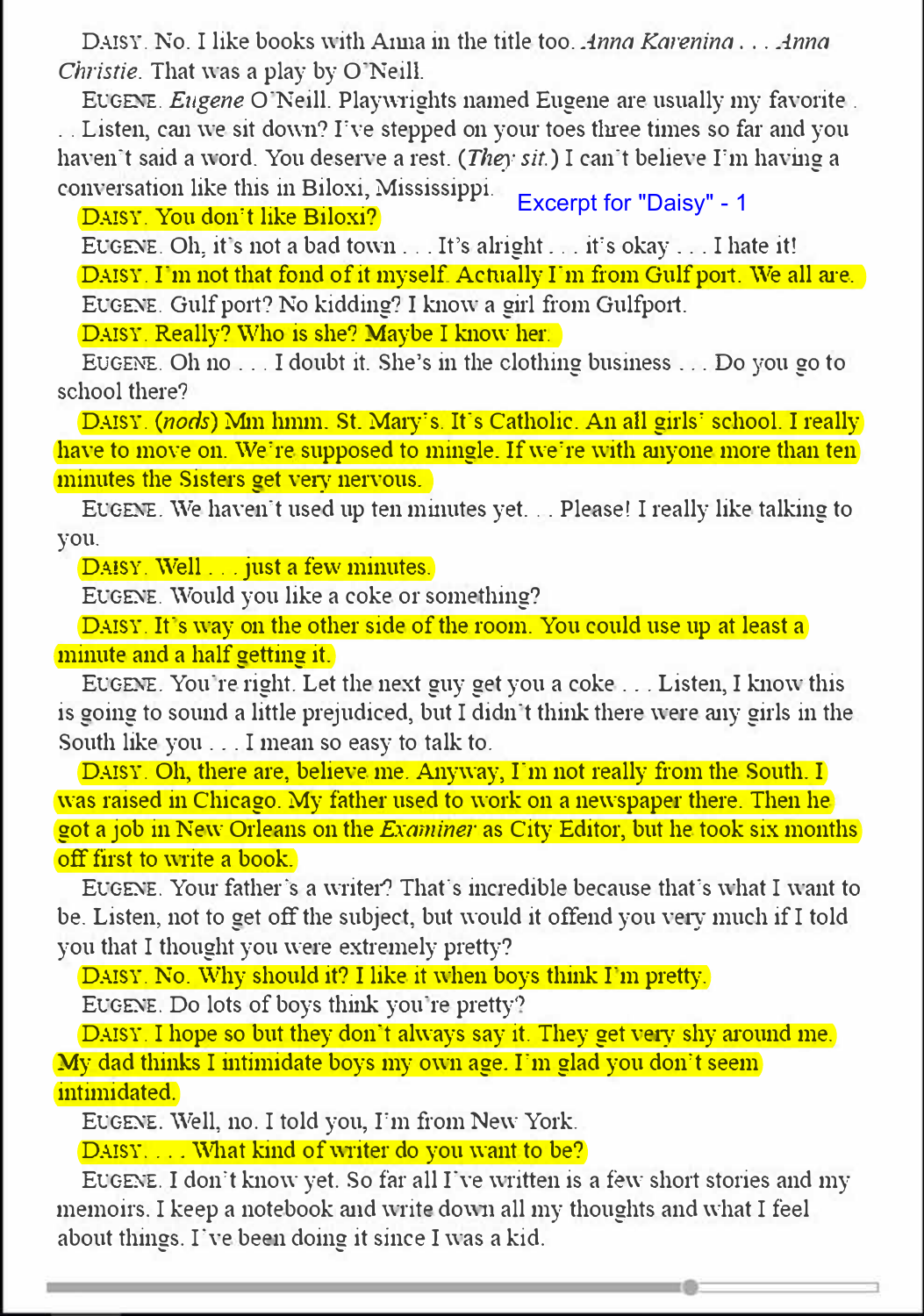DAISY. My father kept a journal the last few years too. That's how he got to write this book. I read that that was a very good way to become a writer.

EUGENE. Well, a few people read my memoirs and they were very impressed. DAISY. ... Sister Marissa is glaring at me across the room so I'd better see if someone else wants to dance. *(She gets up.)* I had a very nice time talking to you, Eugene Morris Jerome. I'm trying to remember your whole name in case I ever see it in print some day.

EUGENE. You didn't tell me your whole name in case I ever wanted to write a letter to St. Mary's Catholic All Girl School in Gulf port. Excerpt for "Daisy" - 2

DAISY. Hannigan. Daisy Hannigan.

EUGENE. Daisy Hannigan. Great name. F. Scott Fitzgerald should have thought of that before Buchanan.

DAISY. Well, you have my permission to use it. I wouldn't mind at all being immo,talized, *(extends hand)* Goodbye, Eugene.

EUGENE. Goodbye, Daisy ... God, every time I say that name I feel like I'm speaking literature.

DAISY. You say nice things. As a matter of fact, you didn't say one wrong thing in that entire conversation ... Goodbye. *(She goes. EUGENE watches after he1; then turns to audience.)* 

EUGENE. At last, something to live for! ... Daisy Hannigan! ... Just by saying that name to yourself and see if you don't fall in love ... I knew I had to see her again. When she smiled at me, I had tiny little heart attacks. Not enough to kill you, but just enough to keep you from walking straight. Daisy Hannigan! Daisy Hannigan!

*(He dances off alone, Astaire-like.* 

Lights up on TOOMEY's room. ARNOLD sits on the stool quietly looking at *TOOlv!EY, who sits on the bed. TOOMEY takes a long swig from bourbon bottle. He is clearly smashed.)* 

TOOMEY. Have a drink.

ARNOLD. I don't drink.

TOOMEY. You will tonight

ARNOLD. Why?

TOOMEY. *(pulls a. 45 pistol and points it)* Because I say so. *(ARNOLD drinks, sputters.)* 

ARNOLD. Fine!

TOOMEY. You hate the army, don't you, Epstein?

ARNOLD. Yes, Sergeant, I do.

TOOMEY. Well, I don't blame you. The army hates you just as much. When they picked you, they picked the bottom of the dung heap. You are *dung,*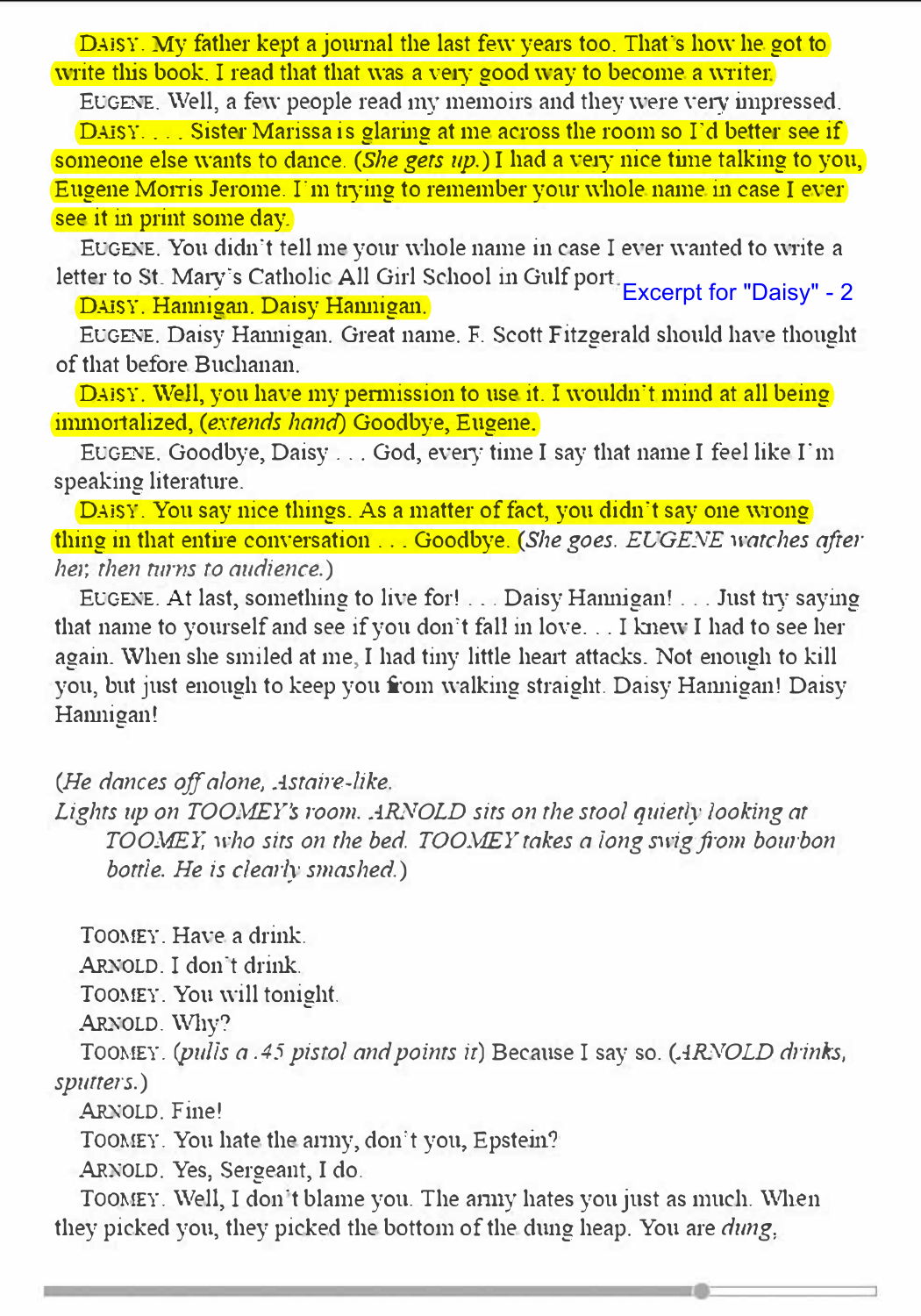EUGENE. Well, the thing is, I don't have a girl. I've got to learn on my own. Epstein says I have to get more involved in life. I think I'm in the perfect place for an involvement.

CARNEY. Okay. Maybe I'll see you later. *(He puts on his cap.)* Listen. Don't expect too much the first time. What I mean is, if it doesn't go all that terrific, don't give up on it for good.

EUGENE. I'm not a quitter. I'm dedicating my life to getting it right.

CARNEY. You putting this in your memoirs?

EUGENE. Sure. I put everything in my memoirs.

CARNEY. That's smart. Because people don't like books unless there's sex in it ... Good luck, kid. *(He takes a photo of EUGENE with his hand on the door.)* 

EUGENE. *(to audience)* ... And thus, the young man they called Eugene, bade farewell to his youth, fumed and entered the Temple of Fire.

(Scenery changes to ROWENA's room. EUGENE hidden behind a screen, *ROWENA sitting at her vanit)', smoking, hying to be patient.)* 

ROWENA. *(calls out)* How you doing, honey? EUGENE. *(behind screen)* Okay. Excerpt for "Rowena" - 1

ROWENA. You having any trouble in there?

EUGENE. No. No trouble.

ROWENA. What the hell you doing for ten minutes? C'mon, kid. I haven't got all day. *(EUGENE appears. He is wearing his khaki shorts, shoes and socks. A cigarette dangles ji·om his lips. ROWENA looks at him.)* Listen. You can keep your shorts on if you want but I have a rule against wearing army shoes in bed.

EUGE.NE. *(looks down)* Oh. I'm sony. I just forgot to take them off. *(He sirs on the bed and very slowly starts to unlace them. To audience:*) I started to sweat like crazy. I prayed my Aqua Velva was working. *(ROWENA spra<sup>y</sup> s around her*  with perfume from atomizer:)

ROWENA. You don't mind a little perfume, do you, honey? The boy before you had on a gallon of Aqua Velva.

EUGENE. *(looks at audience then at her)* No, I don't mind. You can spray some on me. *(She smiles and sprays him playfully.)* Gee, it smells good.

ROWENA. If you'd like a bottle for your girl friend, I sell them. Five dollars apiece.

EUGENE. You sell perfume too?

ROWENA. I sell hard to get items. Silk stockings. Black panties ... You interested?

EUGENE. *(earnestly) .* .. Do you cany men's clothing?

ROWENA. *(laughs)* That's cute. You're cute, honey... You want me to take your shoes off?